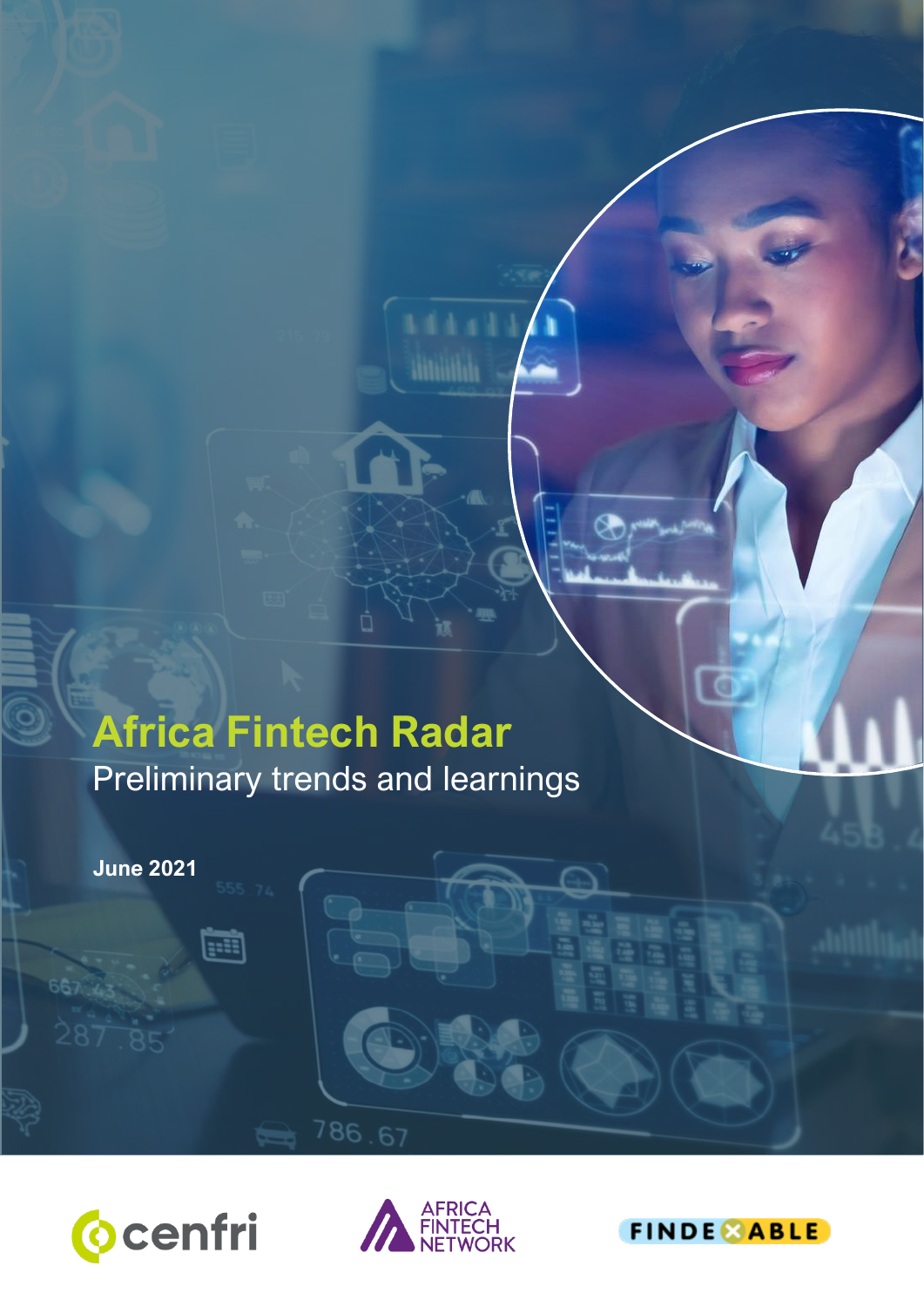

#### **Authors**

**Eden D'Oliveira Benita Morgan Owolabi Taiwo Simon Hardie David Saunders Ziannah Muddu** 

#### **Cenfri**

www.cenfri.org

## **Africa Fintech Network**

https://www.africafintechnetwork.com

#### **findexable**

https://findexable.com

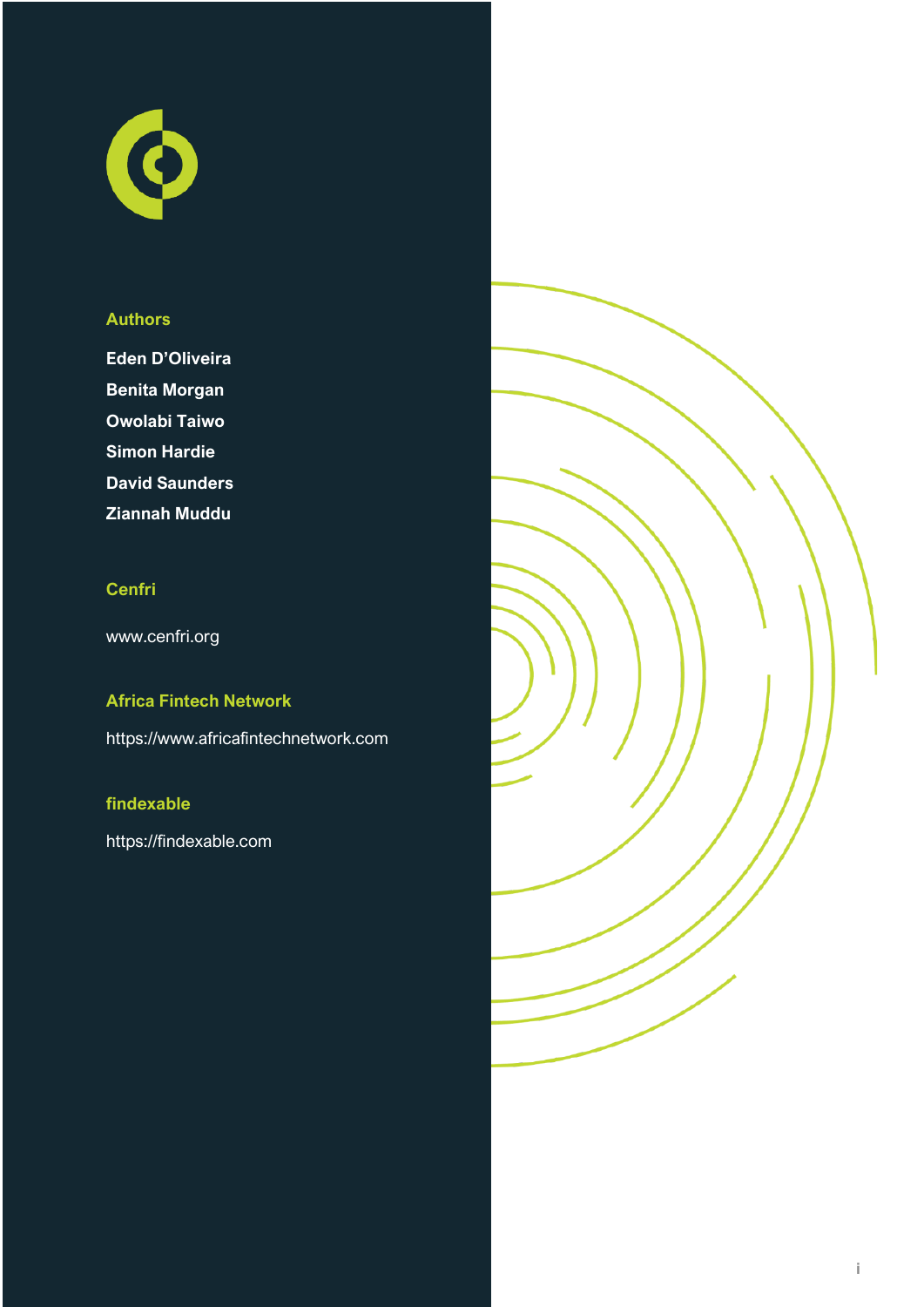# Table of contents

| More coordinated regulation can enable a more integrated African market.  6 |  |
|-----------------------------------------------------------------------------|--|
|                                                                             |  |
|                                                                             |  |
|                                                                             |  |
|                                                                             |  |
|                                                                             |  |

## **List of figures**

| Figure 1: The fintech ecosystem is growing, with a large proportion gaining traction |  |
|--------------------------------------------------------------------------------------|--|
| Figure 2: Fintech segments as defined in the Africa Fintech Network Survey,          |  |
|                                                                                      |  |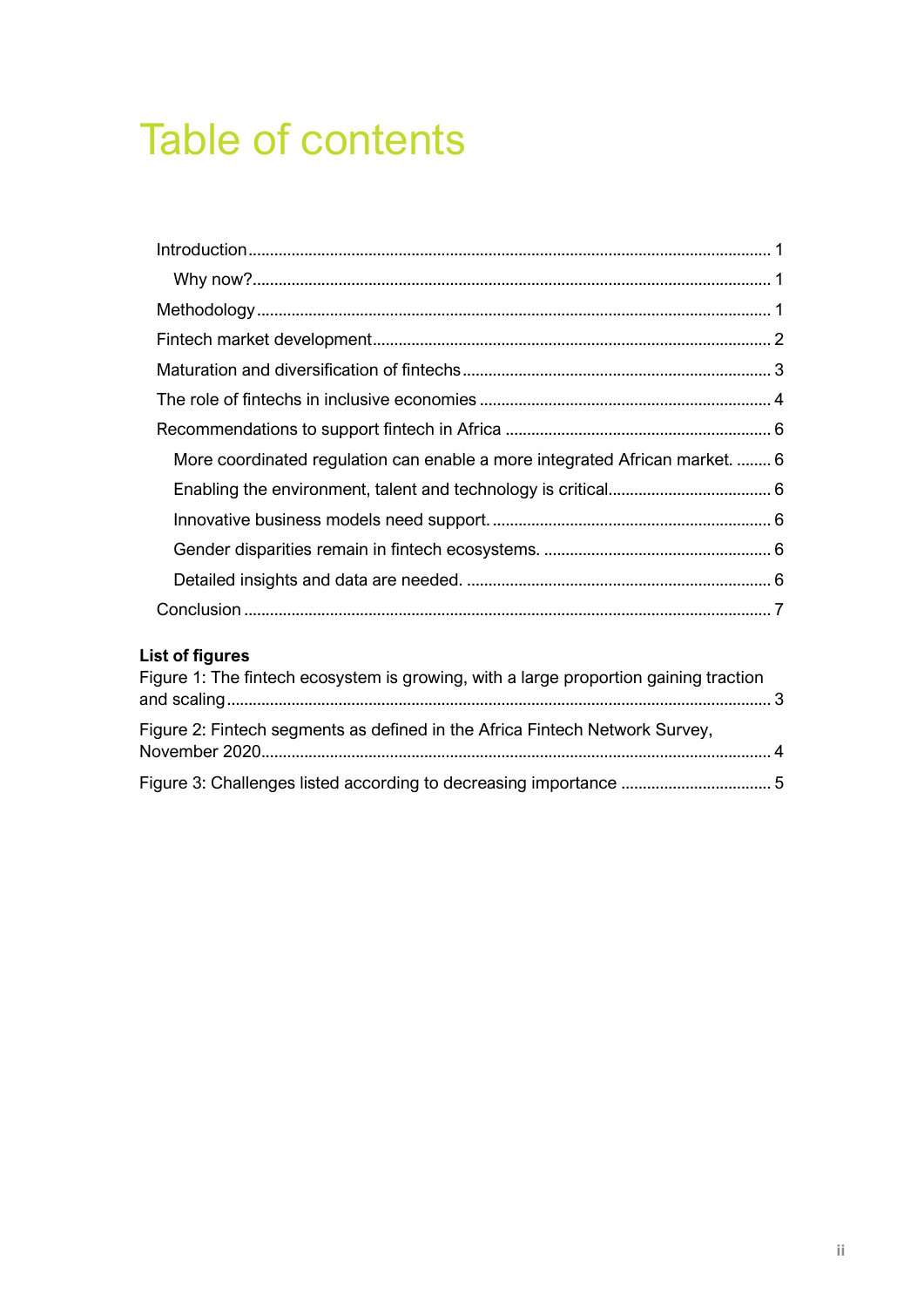# <span id="page-3-0"></span>**Introduction**

In 2020, the **[Africa Fintech Network](https://www.africafintechnetwork.com/)** (AFN), in partnership with **[findexable](https://findexable.com/)** and **[Cenfri](https://cenfri.org/)**, launched the Africa Fintech Radar. This note shares the preliminary findings as the Radar strives to be the first Pan-African fintech census and digital map that tracks fintech activity across the continent.

The note aims to provide preliminary insights to industry, development partners, regulators and investors. It focuses on summarising the key findings from information and views of African fintechs and associations. This note forms the first output for the Africa Fintech Radar initiative that has the ambition of making more comprehensive and real-time data freely available. Using data provided by Africa Fintech Network, Cenfri and findexable, the Africa Fintech Radar is the first live listing which strives to showcase fintechs operating in Africa. The listing is compiled from a composite of the following three groups of metrics – 1) a quality score based on the size and success of fintech companies in a location, 2) a quantity score based on the number of firms, and 3) an ecosystem score using selected metrics from the *Doing Business Indices*, Africa Fintech Associations and survey data. All companies listed on the interactive map are qualified and updated fintechs to the best of our knowledge and according to available data.

### <span id="page-3-1"></span>**Why now?**

African fintechs still have many challenges to overcome in a market that comprises 54 countries, each with a different jurisdiction and unique fintech environment. The opportunity is to create a unified, transparent African fintech ecosystem for the benefit of society at large.

The COVID-19 pandemic has triggered deep digital change globally, not least in Africa, which represents nearly half (46%) of all global mobile-money accounts.

The Africa Fintech Radar will provide critical information to better understand and address the pain points, remove the barriers for fintechs to contribute to Africa into becoming a truly inclusive and sustainable digital economy.

This project builds on initial market insights provided by the Global COVID-19 Fintech Market Rapid Assessment Survey conducted by the Cambridge Centre for Alternative Finance (CCAF) and the World Economic Forum (WEF).

# <span id="page-3-2"></span>**Methodology**

The methods used in this project combined desktop research, findexable's **[Global](https://findexable.com/gfi-live/)  [Fintech Index](https://findexable.com/gfi-live/)** and the Africa Fintech Radar (AFR) survey, which draws on the AFN's deep reach across the continent, both directly and through the national country associations. Between October 2020 and February 2021, the AFR survey collected over 100 responses according to 13 fintech segments from 17 countries: Côte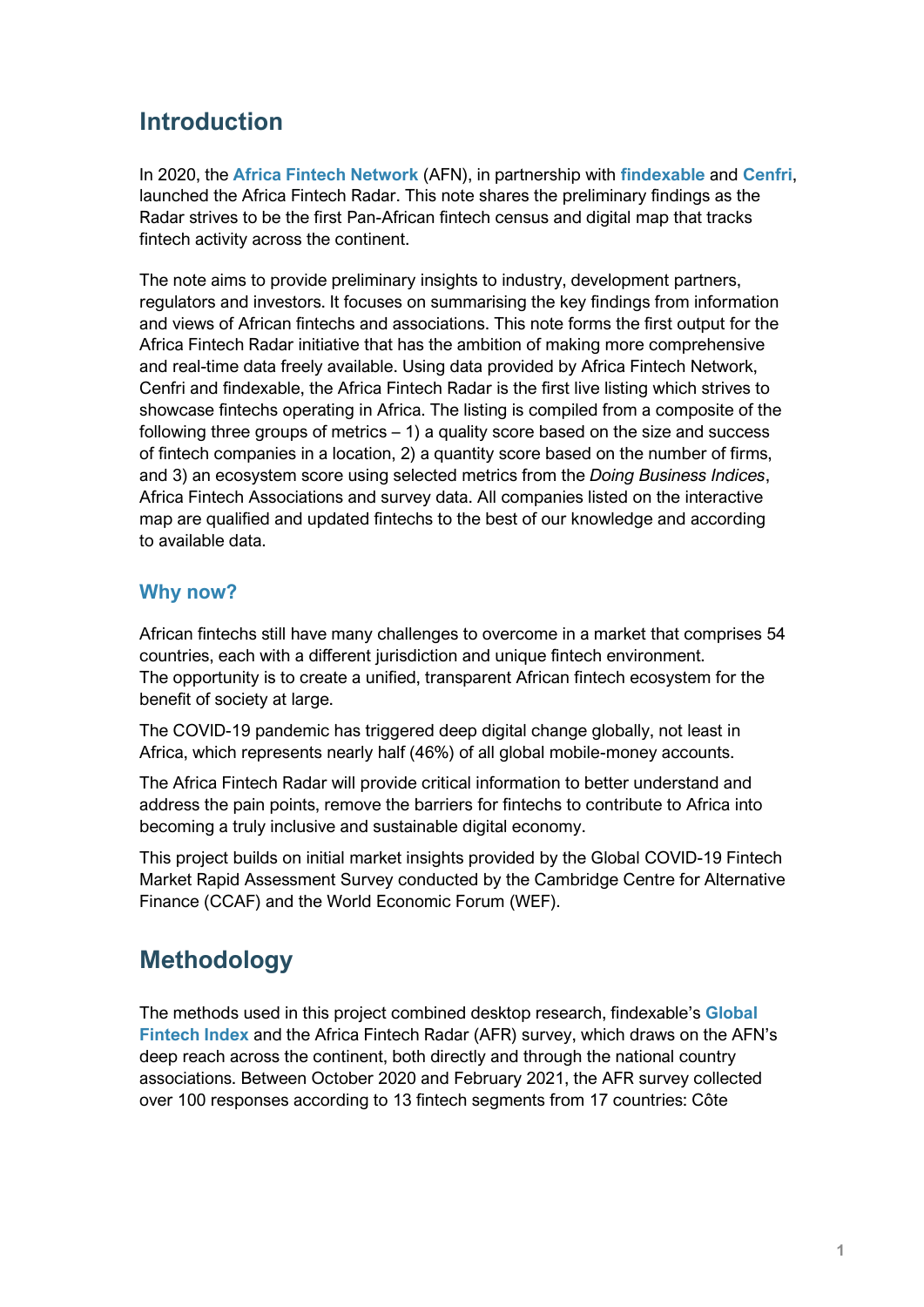d'Ivoire, Egypt, Ghana, Kenya, Mauritius, Morocco, Mozambique, Niger, Nigeria, Rwanda, Sudan, South Africa, Seychelles, Tanzania, Tunisia, Uganda and Zambia.







**Figure 2:** Overview of Africa Fintech Radar Survey data (November 2020)

## <span id="page-4-0"></span>**Fintech market development**

Despite the challenges and funding figures for 2019 indicating that fintech might be losing some of its allure, the picture we see from the Africa Fintech Radar is a little different.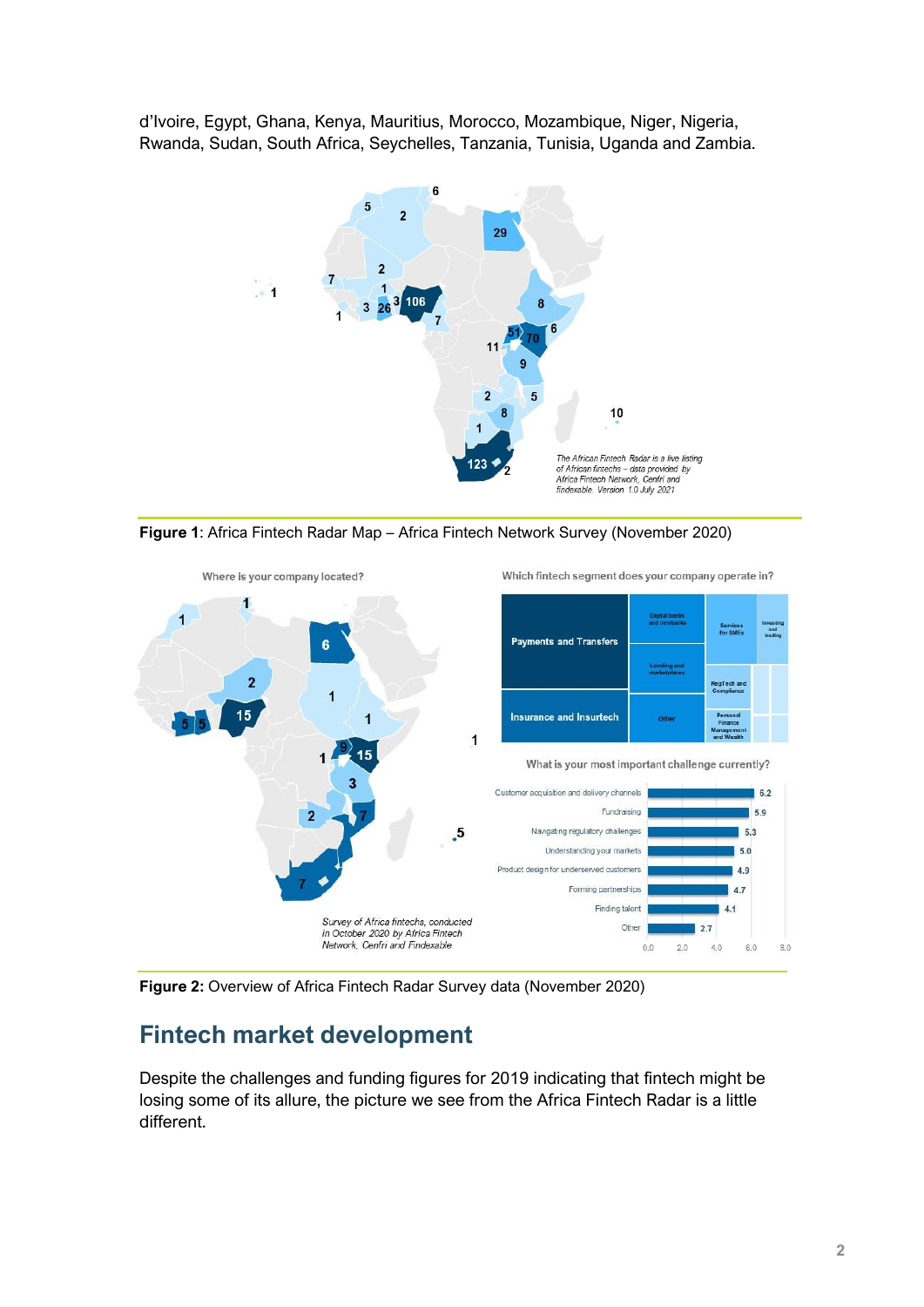Fintech (especially in sub-Saharan Africa) has shown no signs of slowing down despite predictions by the **[World Economic Forum](https://www.weforum.org/agenda/2019/02/fintech-in-sub-saharan-africa-a-potential-game-changer)** which suggest that African economies will contract by 4.4% in 2021 as a direct result of COVID-19**.** Evidence from 2020 shows that, while the number of fintechs that raised funding has slowed, the total number of backed ventures was higher in 2020 compared to 2019. The data shows more fintechs are operating in Ghana, Rwanda and Uganda and there are positive signs that the growth. **[Finnovating from Africa](https://disrupt-africa.com/finnovating-for-africa/)**, shows active start-ups in Africa increased by 89.4 per cent between 2017 and 2021.



**Fintechs launched over time**



## <span id="page-5-0"></span>**Maturation and diversification of fintechs**

Fintech services have grown out of organic needs and solutions rather than disrupting the current landscape and, notably, the variety of services is steadily increasing. The payment and fintech segments remain dominant, fuelled by the continent's three main hubs of South Africa, Kenya and Nigeria. While a large portion (43%) of these fintechs identified as early-stage start-ups, 54% of respondents felt that they have traction and are exploring how to further scale their business. Fintech segments are developing and maturing, with many fintechs scaling vertically instead of geographically. At a surface level it appears that payments and transfers remain dominant in key markets, however, as fintechs have saturated more developed African markets with payments and lending which has led to with many fintechs scaling vertically instead of geographically with increased activity in areas like insurtech, digital banking, and services for MSMEs, with only a handful of fintechs focused on regtech and compliance, infrastructure, automation and AI.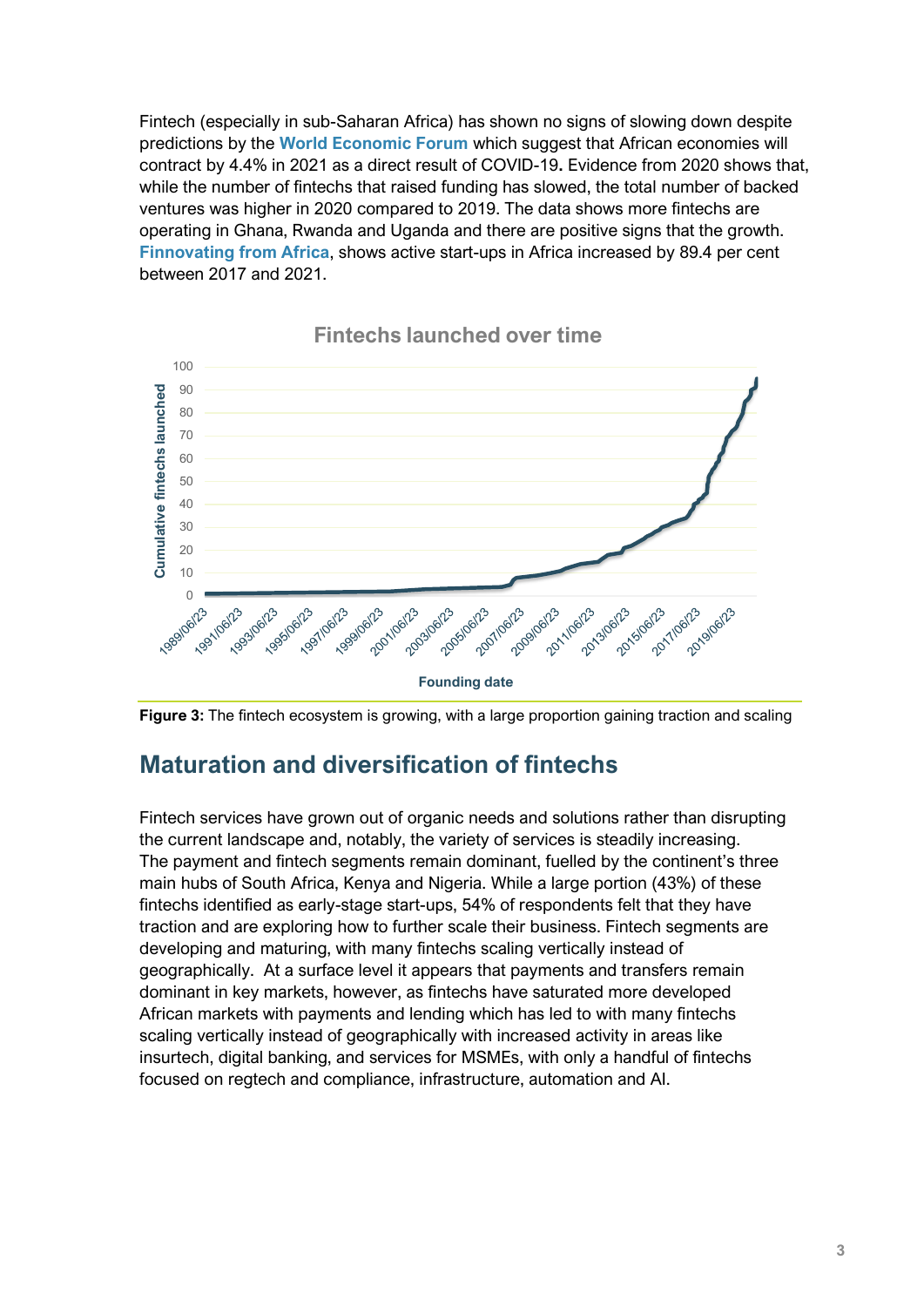Fintechs are shifting their focus on other segments, such as insurtech and services for MSMEs. There are also many fintechs offering multiple services as opposed to focusing on just one offering. Fintechs are increasingly diversifying by adding new verticals to their existing product suite which might be easier as it is reliant on offering a new service to your existing customer base, as opposed to having to attract a whole new base in a new, and probably quite different, market.







## <span id="page-6-0"></span>**The role of fintechs in inclusive economies**

The continent is characterised by less developed financial infrastructure and a large unbanked population. At least half of Africans still lack access to any kind of formal financial services, and many of those who do have access are still counted as underserved.

Fintechs have an important role to play in African economies, both as part of the recovery from COVID-19 and beyond. The number of African fintech has grown by 17.3% from 491 in 2019 to 573 in 2021 (Disrupt Africa, 2021). Despite pressure on funding due to COVID-19, fintechs have already doubled its investment total in the first six months of 2021. This is in line with the increasing demand for the digital financial services offered by fintechs. Despite this increased demand for their services, fintechs experience challenges in raising funding, in navigating regulation, and developing products that align with the needs of underserved market segments, thereby undermining their contribution to the broader economic recovery and adaptation. Fintechs face a number of challenges linked to infrastructure, affordability, access to customers, and regulation.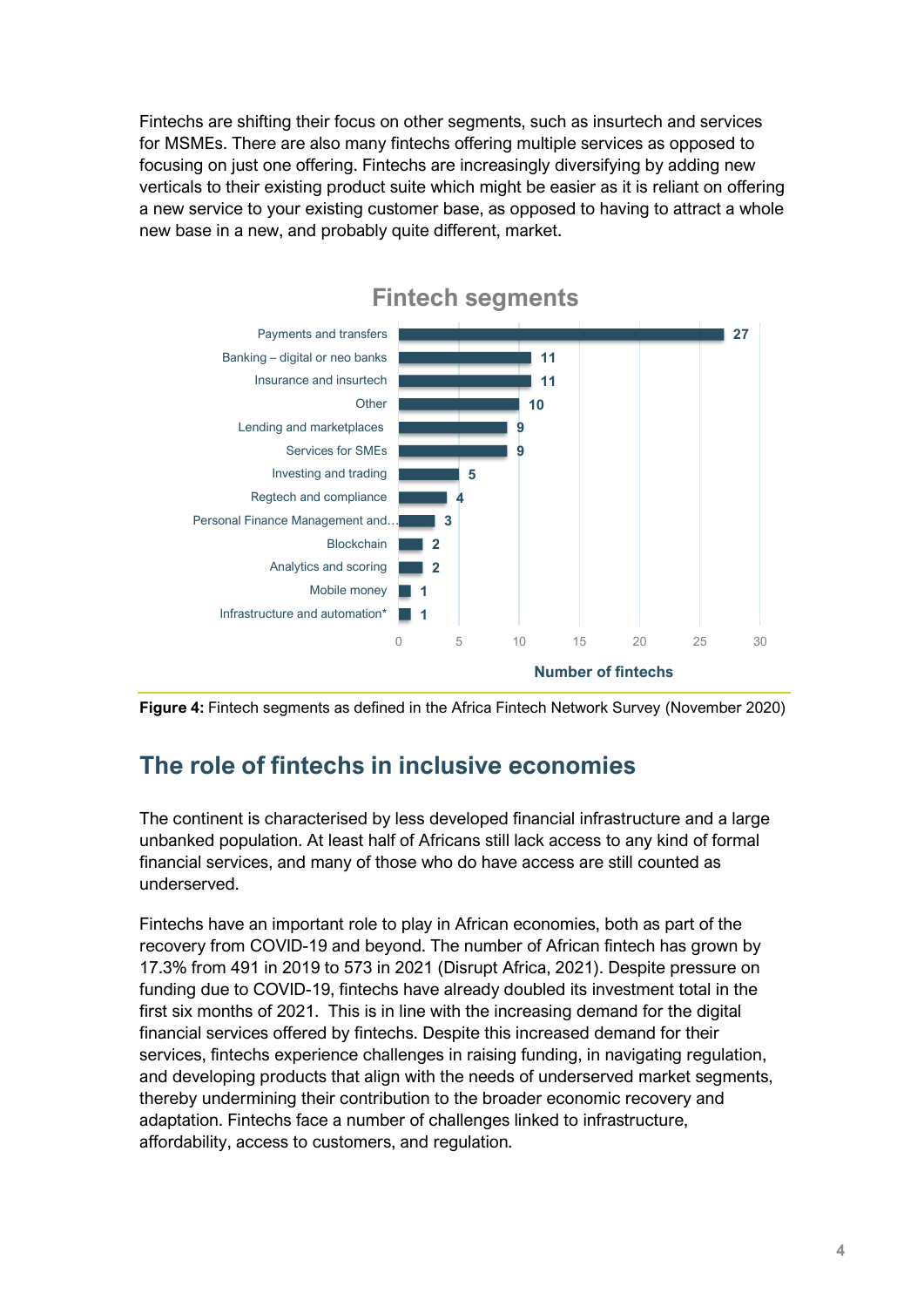

## **Main challenges faced from most to least important**

<span id="page-7-0"></span>**Figure 5:** Challenges listed according to decreasing importance

Fintechs are increasingly collaborating, and there are positive signs of fintech contributing to a more diversified, inclusive and adaptive financial market. [Figure 5](#page-7-0) shows that the main challenge fintechs face is accessing clients and capital. To navigate this challenge, African fintechs are exploring how to unlock real benefits from business-to-business (B2B) collaboration. While African fintechs may have been viewed as disrupters in the past, more fintechs are seeking to work with established actors, as demonstrated in [Figure 6.](#page-7-1) This further aligns with the regulatory change on the continent where central banks and sectoral regulators are increasingly considering their growing mandate to regulate innovation in favour of an inclusive and safe ecosystem (**[Gray, de Waal, Hougaard & Beyers, 2021](https://cenfri.org/wp-content/uploads/Regulating-for-innovation-toolkit.pdf)**).



<span id="page-7-1"></span>**Figure 6:** Fintech target groups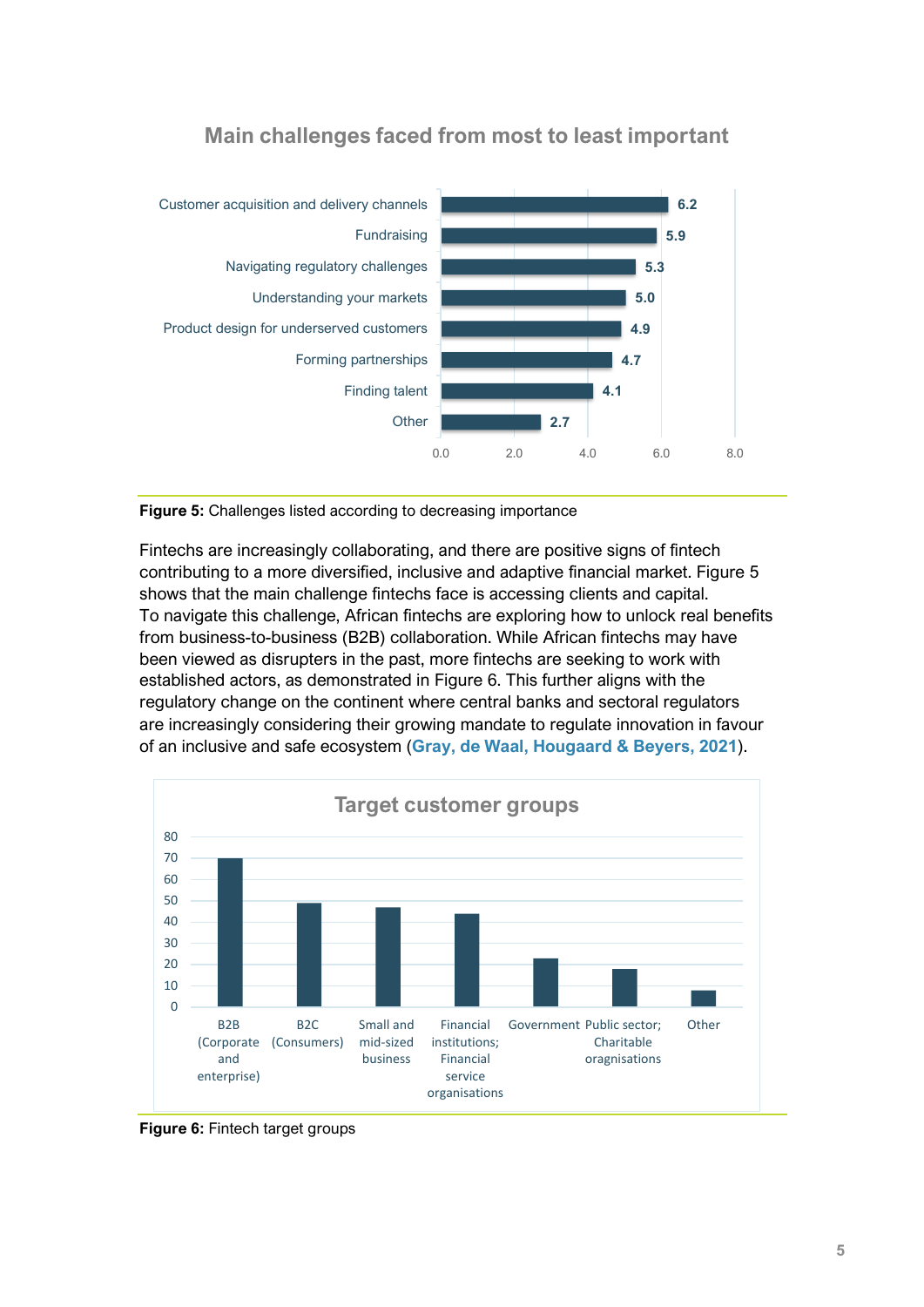While B2B is the most popular, finding the right model for collaboration is no easy task. Fintechs face challenges on how to get the most out of the B2B model, be it with corporate or enterprise businesses of small and medium-sized businesses. Further, fintechs are developing innovative value propositions across the value chain to provide solutions that address the financial needs of youthful populations across the continent.

## <span id="page-8-0"></span>**Recommendations to support fintech in Africa**

As COVID-19 has triggered deep digital change, the Africa Fintech Radar endeavours to realise the promise of fintech in improving the social and financial wellbeing of all citizens by building a dynamic bridge between local fintech talent, wider innovation initiatives and opportunities. While there are positive developments, certain needs remain.

### <span id="page-8-1"></span>**More coordinated regulation can enable a more integrated African market.**

Supportive policy and regulation are vital to many financial services models, including fintechs, and are dependent on scale for feasibility while addressing issues related to successful implementations of the African Continental Free Trade Area (**[AfCFTA](https://bit.ly/33JbvD6)**) and **[Agenda 2063](https://au.int/en/agenda2063/overview)** driven by the African Union.

### <span id="page-8-2"></span>**Enabling the environment, talent and technology is critical.**

This survey, alongside **[other evidence](https://cenfri.org/publications/innovation-ecosystems-in-sub-saharan-africa/)**, shows that it is important to understand the factors, forces, interdependencies and dynamics for fintechs and broader innovation to thrive.

#### <span id="page-8-3"></span>**Innovative business models need support.**

Business models often face local context restrictions and a lack of capital. However, **[systems mapping](https://cenfri.org/wp-content/uploads/Innovation-Ecosystems-in-SSA-report_August-2020.pdf)** shows that innovation is influenced by a number of intangible factors. Collaboration gives rise to greater innovation; and sharing of information enables the industry as a whole to become more transparent and robust, with opportunities for growth distributed more equally.

#### <span id="page-8-4"></span>**Gender disparities remain in fintech ecosystems.**

Fintech leaderships and founders are predominantly male; however, women are stepping into operational, product and marketing roles.

#### <span id="page-8-5"></span>**Detailed insights and data are needed.**

To realise the promise of fintech in improving the social and financial wellbeing of all citizens, accurate, up-to-date and unbiased data is required. Understanding of ecosystem challenges, development of individual sub-segments and the geographical distribution of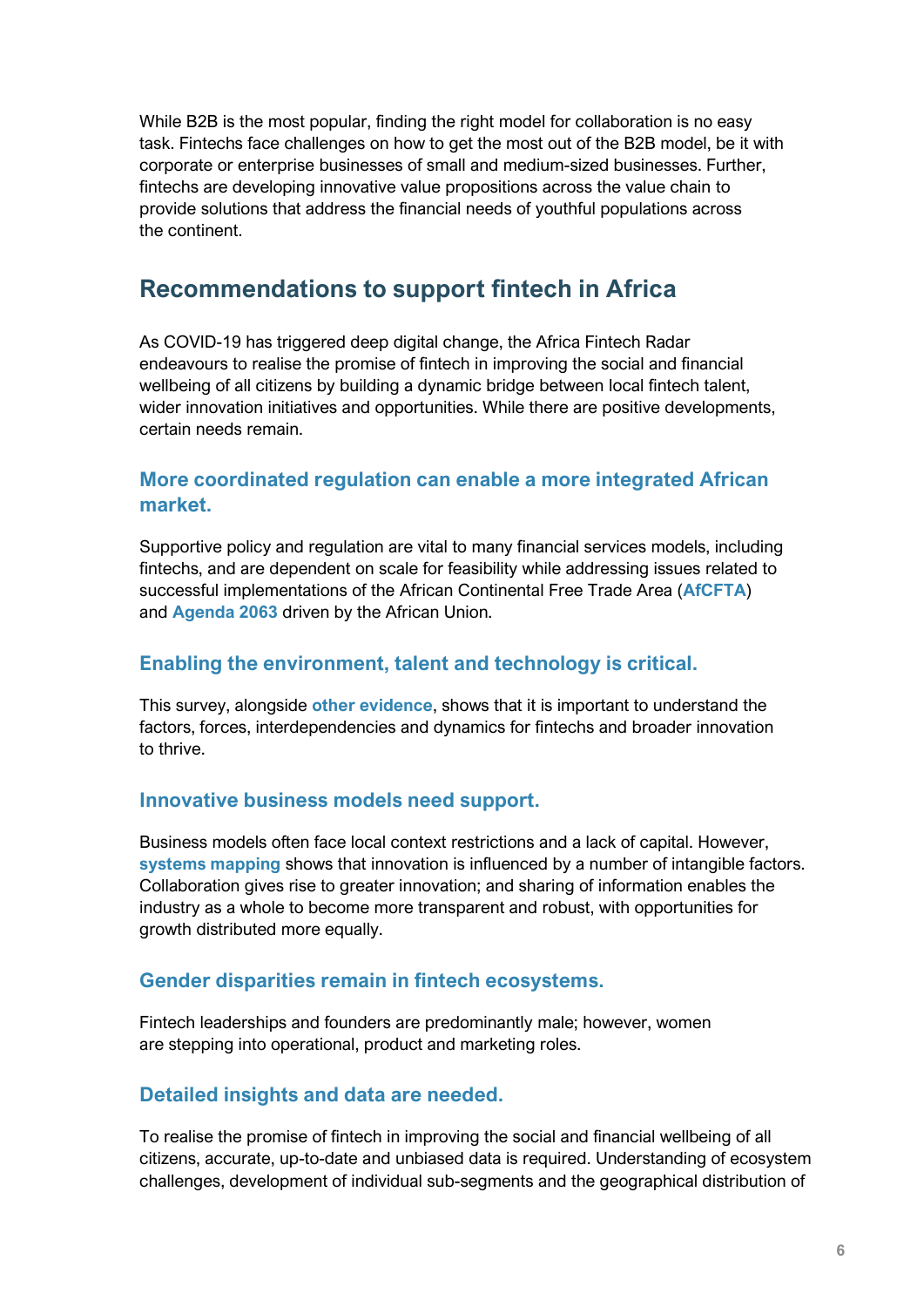fintech activity across the continent is often unstructured and static. The more mature markets of Kenya, Nigeria and South Africa tend to dominate fintech studies, and the mapping of fintech ecosystems in SSA is done at a high level, which results in other hubs such as Côte D'Ivoire, Egypt, Ghana, Rwanda and Uganda being underrepresented.

## <span id="page-9-0"></span>**Conclusion**

Africa continues its journey in rapid digitalisation, which gives rise to new challenges. It remains important to support local solutions for local problems and to enable the fintech ecosystem to rise to the occasion.

The Africa Fintech Radar endeavours to provide information to better understand and address the pain points for Africa to become a truly inclusive and sustainable digital economy. To find out more about this initiative, please contact any of the partners listed in the appendix.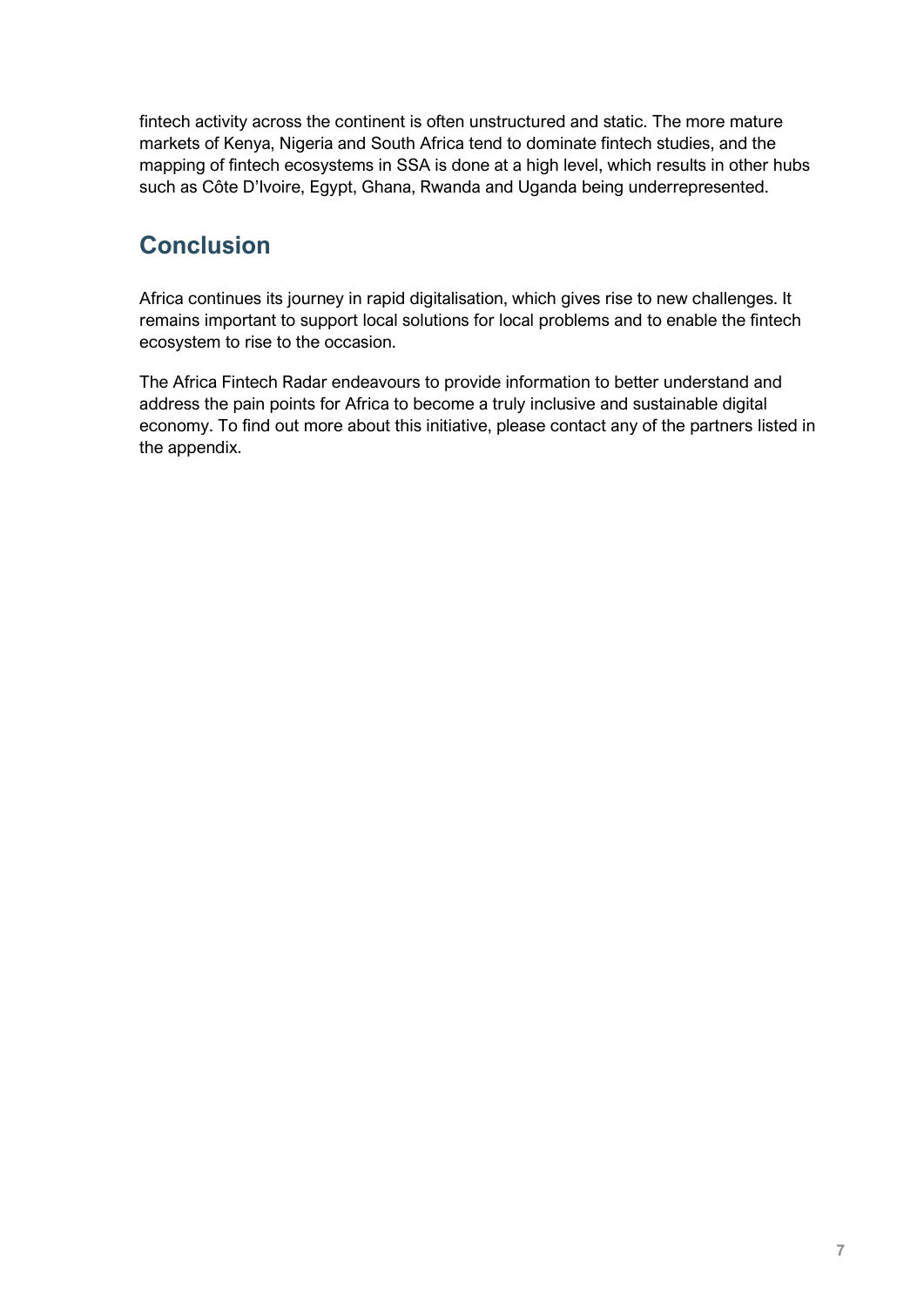# Appendix

The Africa Fintech Network is the platform that unites Africa fintech leaders, organisations and stakeholders through their country associations to exchange ideas, promote and support creation of innovative technologies and the deployment across and beyond Africa.

|    | <b>Association</b>                                          | <b>Summary</b>                                                                                                                                                                                                                                                                           | <b>Country of HQ</b> |
|----|-------------------------------------------------------------|------------------------------------------------------------------------------------------------------------------------------------------------------------------------------------------------------------------------------------------------------------------------------------------|----------------------|
| 1. | <b>Africa Fintech Forum</b>                                 | The Africa Fintech forum is a cross-industry and non-profit<br>organisation with the aim to advocate, provide, develop and<br>stimulate.                                                                                                                                                 | Côte d'Ivoire        |
| 2. | <b>Egyptian Fintech</b><br>Association                      | Egyptian FinTech Association is a non-profit and member of<br>the Global Fintech Hubs Federation. We are a cross-industry<br>initiative, intended to be a platform designed to facilitate<br>collaboration between all market participants and<br>stakeholders in the fintech ecosystem. | Egypt                |
| 3. | <b>Ghana Chamber of</b><br><b>Technology</b>                | A voluntary group of technology companies who have come<br>together to pursue a common interest in shaping the<br>technology industry agenda of Ghana for current and future<br>generations.                                                                                             | Ghana                |
| 4. | African Women in<br><b>FinTech &amp; Payments</b><br>(AWFP) | The first and only Pan-African network bringing together<br>women working in fintech and payments.                                                                                                                                                                                       | Kenya                |
| 5. | <b>Digital Lenders</b><br><b>Association of Kenya</b>       | Digital Lenders Association of Kenya is a member<br>organisation bringing together digital loan providers and<br>stakeholders to facilitate growth in digital lending in Kenya.<br>Our objective is to set ethical and professional standards and<br>collaborate with policymakers.      | Kenya                |
| 6. | <b>Fintech Association</b><br>Of Kenya                      | Umbrella body for fintech in Kenya                                                                                                                                                                                                                                                       | Kenya                |
| 7. | <b>Mauritius Africa</b><br>Fintech Hub (MAFH)               | MAFH is a collaboration with focus on innovation and<br>incubation, capacity and skills-building and deal flow and<br>investment.                                                                                                                                                        | <b>Mauritius</b>     |
| 8. | <b>Morocco Fintech</b><br>Hub                               | Platform aiming to encourage development of the fintech<br>ecosystem in Morocco. Our mission is to contribute to the<br>fintech ecosystem by producing publications (reports,<br>newsletters etc.) and organising events such as conferences,<br>hackathons and workshops.               | Morocco              |